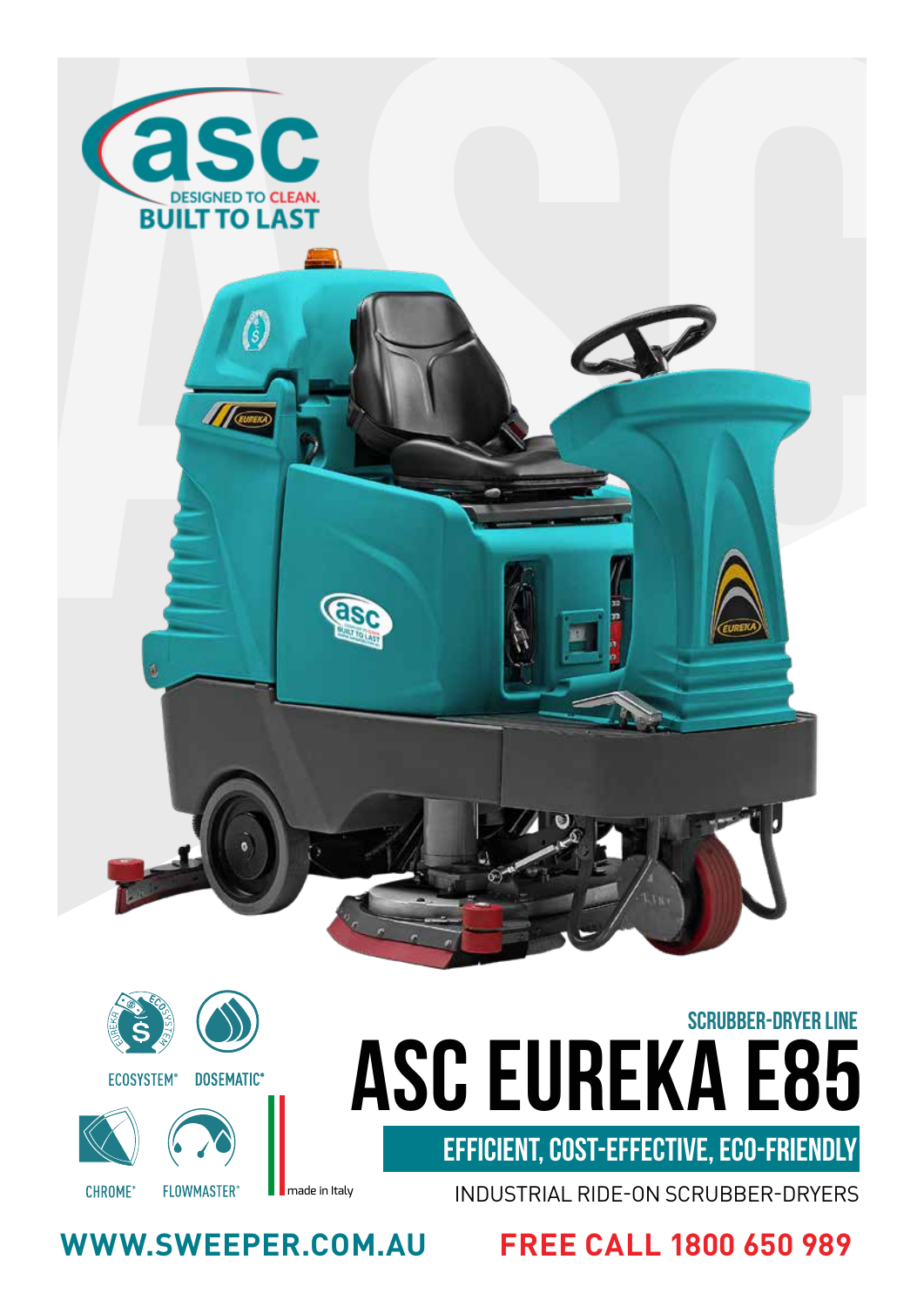## **ASC EUREKA E85 RIDE-ON SCRUBBER-DRYERS**

#### **The ASC E85 offers optimum efficiency, costeffectiveness and is eco-friendly.**

The most compact ride-on scrubber in Eureka's ECO line, the ASC E85 is designed to deliver exceptional performance in applications that require longer running time, without neglecting attention to detail.

The ECOsystem® patent extends non-stop uptime, and saves water, detergent, and cleaning time.

The ergonomic design, 360° vision and intuitive controls which are at the operator's fingertips, make the ASC E85 particularly safe and comfortable to use. This allows the operator to concentrate on getting the job in hand done, obtaining the best results with no stress.

This versatile scrubber-dryer can manage diverse cleaning requirements, combining both power and delicacy to achieve optimum performance. The ASC E85's safety features and low noise level make it possible to work in crowed environments such as shopping centres, airports and other locations with high foot traffic.





The simple and intuitive controls help the operator to carry out cleaning, this eliminates the need for demanding operational training courses.

#### **SOLUTION TANK**

**CONTROL PANEL**



tive<br>tractor<br>, this<br>for<br>and<br>and<br>and<br>and<br>refill,<br>ing<br>times refill,<br>onlying,<br>onlying,<br>and<br>thying,<br>and<br>thying,<br> $\frac{1}{2}$ <br>if this is allocated by the state of the state of the state of the state of the state of the state of th The solution tank has a capacity of 120 L, which guarantees exceptional running time. Two convenient portholes make refill, inspection and cleaning easy.

## **RECOVERY TANK**



The design of the recovery tank, with a capacity of 135 L, facilitates emptying, cleaning and sanitizing operations.

## **CHROME®**



With a stainless-steel frame and components, the Chrome® version guarantees resistance to oxidation and rust caused by corrosive applications and aggressive detergents.

### **FEATURES**

- Exclusive ECOsystem® patent which reuses cleaning solution
- Recovery tank easy to clean and sanitize
- FlowMASTER<sup>®</sup> solution flow proportional to the speed of the machine• Self-levelling splash guard with pre-scrub setting
- Quick brush changes with Brush'O-Matic® (automatic brush coupling / uncoupling system)
- Adjustable brush pressure
- Adjustable squeegee without the need for tools
- Traction motor protected against impact and humidity
- High capacity solution tank
- Easy access to the solution tank
- Extraordinary vacuum power
- Stainless steel debris basket • Stainless steel anti-dust filter
- Squeegee blades can be used on 4 edges
- Flexible wastewater tube
- DoseMatic® automatic detergent dosing
- system, adjustable during operation

# **WWW.SWEEPER.COM.AU FREE CALL 1800 650 989**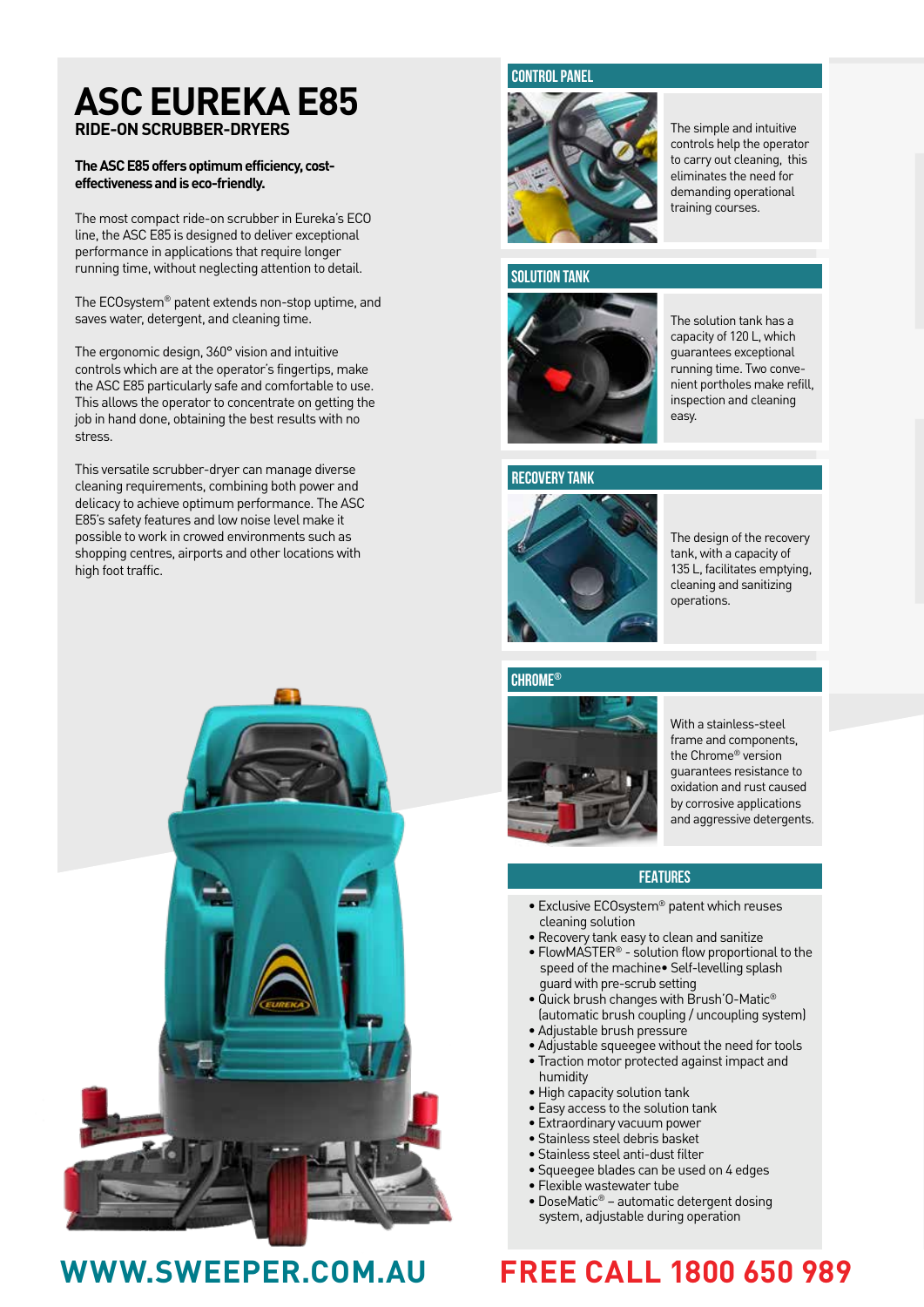The long running time of the battery, up to 300 Ah, together with the high capacity tanks and ECOsystem®, put the ASC E85 between some of the most productive scrubber-dryers in the line.



#### **IMPRESSIVE UPTIME DOSEMATIC® SYSTEM \***optional

Thanks to a simple control it is possible to adjust the percentage of detergent, creating the ideal cleaning solution for the application and the type of dirt. This system reduces detergent consumption by up to 50% and increases the productivity and quality of cleaning.



#### **EUREKA'S DRYING SYSTEM POWERFUL TRACTION MOTOR**

The powerful vacuum motor, intelligent shape of the squeegee and blades made of top-quality material, guarantee clean and dry floors on the first pass.



The traction motor is installed in a vertical position and is impact, dirt, and humidity. Transmission is via gears which are contained within a sealed box, with lubricating oil.



# **WWW.SWEEPER.COM.AU FREE CALL 1800 650 989**